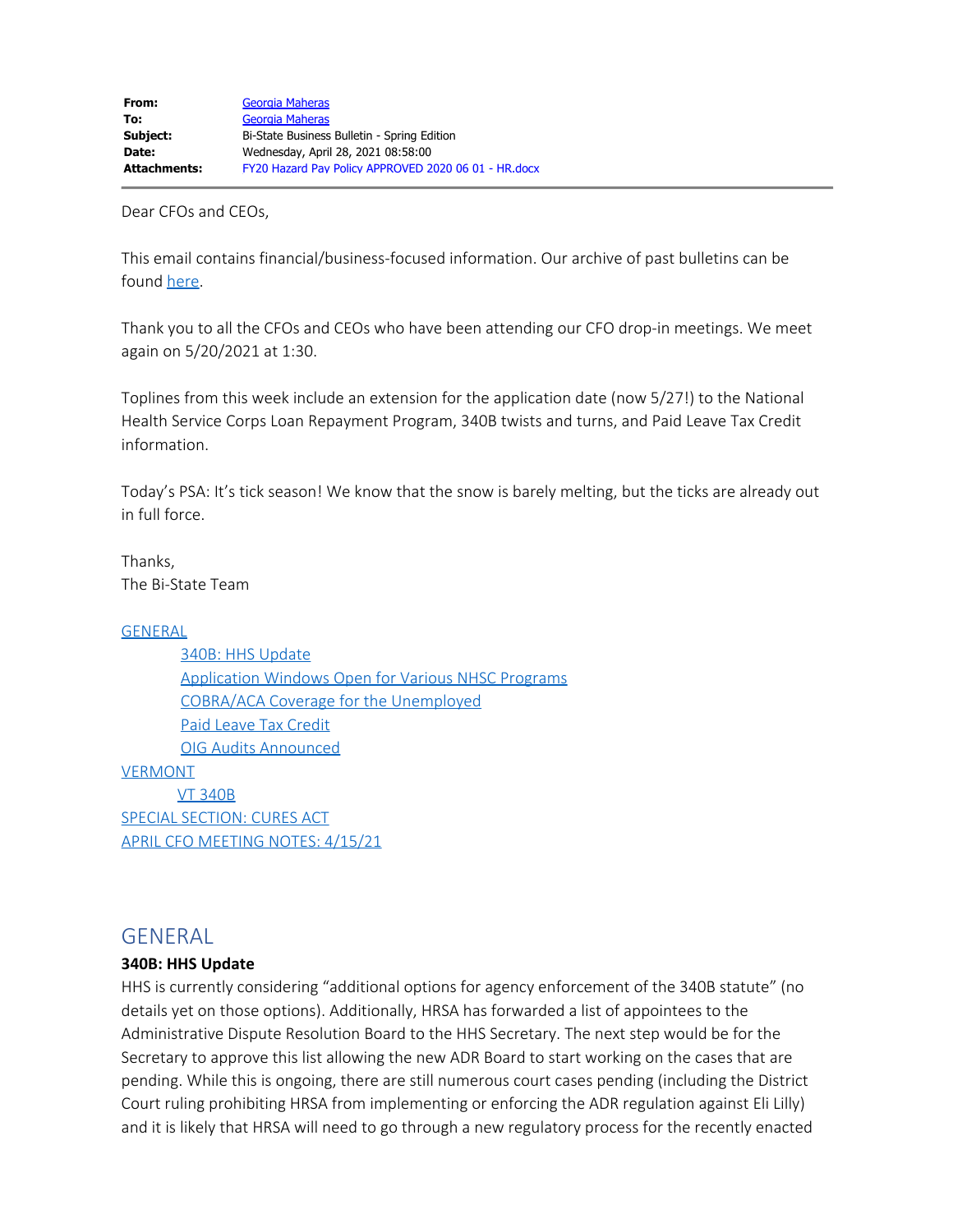ADR process.

To support all of this action, it is helpful for 340B covered entities to frequently submit forms to HRSA [\(340Bpricing@hrsa.gov](mailto:340Bpricing@hrsa.gov)) documenting their inability to obtain 340B priced drugs from contract pharmacies (let us know if you need the template forms). *Thanks to Colleen Meiman for the information provided for this update.*

# <span id="page-1-0"></span>**Application Windows Open for Various NHSC Programs**

HRSA is seeking applications for "the largest class of clinicians in program history for both the NHSC and Nurse Corps." The ARPA provided HRSA's Bureau of Health Workforce with \$800 million in onetime funding for the National Health Service Corps, and \$100 million for the Nurse Corps. This funding more than doubles the programs' annual budgets, so BHW is seeking to recruit "the largest class of clinicians in program history".

In order to optimize your chances of getting a clinician placed through the NHSC, we recommend that you post as many jobs as you can to the HRSA Connector portal. *Please let Stephanie Pagliuca know if you need technical assistance or have any difficulty with the system [\(spagliuca@bistatepca.org](mailto:spagliuca@bistatepca.org)).*

BHW opened the application window for each of the following programs:

- The [NHSC Loan Repayment Program](https://lnks.gd/l/eyJhbGciOiJIUzI1NiJ9.eyJidWxsZXRpbl9saW5rX2lkIjoxMDUsInVyaSI6ImJwMjpjbGljayIsImJ1bGxldGluX2lkIjoiMjAyMTAzMjYuMzc3NjM5NTEiLCJ1cmwiOiJodHRwczovL25oc2MuaHJzYS5nb3YvbG9hbi1yZXBheW1lbnQvbmhzYy1sb2FuLXJlcGF5bWVudC1wcm9ncmFtLmh0bWwifQ.nlohezOYJH25DnYg0qwxnktHR_TV-WJPjbgbG4ch6Fc/s/1418392526/br/100714607518-l) (NHSC LRP) awards up to \$50,000 in exchange for a twoyear commitment to provide primary medical, dental or mental/behavioral health care at approved sites in high-need, underserved areas. NHSC LRP recipients are also eligible to extend their service and potentially pay off all of their educational debt with [continuation](https://lnks.gd/l/eyJhbGciOiJIUzI1NiJ9.eyJidWxsZXRpbl9saW5rX2lkIjoxMDYsInVyaSI6ImJwMjpjbGljayIsImJ1bGxldGluX2lkIjoiMjAyMTAzMjYuMzc3NjM5NTEiLCJ1cmwiOiJodHRwczovL25oc2MuaHJzYS5nb3YvbG9hbi1yZXBheW1lbnQvY29udGludWF0aW9uLWNvbnRyYWN0Lmh0bWwifQ.ETRtpV90NRpOjxSsq8zlWXBWwySyJDrt9BuGO_lGXCs/s/1418392526/br/100714607518-l) [contracts](https://lnks.gd/l/eyJhbGciOiJIUzI1NiJ9.eyJidWxsZXRpbl9saW5rX2lkIjoxMDYsInVyaSI6ImJwMjpjbGljayIsImJ1bGxldGluX2lkIjoiMjAyMTAzMjYuMzc3NjM5NTEiLCJ1cmwiOiJodHRwczovL25oc2MuaHJzYS5nb3YvbG9hbi1yZXBheW1lbnQvY29udGludWF0aW9uLWNvbnRyYWN0Lmh0bWwifQ.ETRtpV90NRpOjxSsq8zlWXBWwySyJDrt9BuGO_lGXCs/s/1418392526/br/100714607518-l). This application deadline was extended to 5/27!
- The [NHSC Substance Use Disorder Workforce Loan Repayment Program](https://lnks.gd/l/eyJhbGciOiJIUzI1NiJ9.eyJidWxsZXRpbl9saW5rX2lkIjoxMDcsInVyaSI6ImJwMjpjbGljayIsImJ1bGxldGluX2lkIjoiMjAyMTAzMjYuMzc3NjM5NTEiLCJ1cmwiOiJodHRwczovL25oc2MuaHJzYS5nb3YvbG9hbi1yZXBheW1lbnQvc3VkLXdvcmtmb3JjZS1hd2FyZHMuaHRtbCJ9.p2CArk1z6Dww4kFe6uZiOtGKnsEatdEpY8RoU9yHdTM/s/1418392526/br/100714607518-l) provides up to \$75,000 in exchange for a three-year commitment to health care professionals who provide substance use disorder (SUD) treatment services at NHSC-approved SUD treatment facilities. Clinicians with [DATA 2000](https://lnks.gd/l/eyJhbGciOiJIUzI1NiJ9.eyJidWxsZXRpbl9saW5rX2lkIjoxMDgsInVyaSI6ImJwMjpjbGljayIsImJ1bGxldGluX2lkIjoiMjAyMTAzMjYuMzc3NjM5NTEiLCJ1cmwiOiJodHRwczovL3d3dy5zYW1oc2EuZ292L21lZGljYXRpb24tYXNzaXN0ZWQtdHJlYXRtZW50L3N0YXR1dGVzLXJlZ3VsYXRpb25zLWd1aWRlbGluZXMjREFUQS0yMDAwIn0.rTMew6KeJSDfb0iaYsTbybijiAZPUiU0eK4t3XsH-jw/s/1418392526/br/100714607518-l) waivers can receive award preference.
- Providers in rural communities may apply to the [NHSC Rural Community Loan Repayment](https://lnks.gd/l/eyJhbGciOiJIUzI1NiJ9.eyJidWxsZXRpbl9saW5rX2lkIjoxMDksInVyaSI6ImJwMjpjbGljayIsImJ1bGxldGluX2lkIjoiMjAyMTAzMjYuMzc3NjM5NTEiLCJ1cmwiOiJodHRwczovL25oc2MuaHJzYS5nb3YvbG9hbi1yZXBheW1lbnQvbmhzYy1ydXJhbC1jb21tdW5pdHktbG9hbi1yZXBheW1lbnQtcHJvZ3JhbSJ9.rn2sHYNXeKm_0Dhh3F6HQQsl9exYfjp00bj7u3y5aGk/s/1418392526/br/100714607518-l) [Program](https://lnks.gd/l/eyJhbGciOiJIUzI1NiJ9.eyJidWxsZXRpbl9saW5rX2lkIjoxMDksInVyaSI6ImJwMjpjbGljayIsImJ1bGxldGluX2lkIjoiMjAyMTAzMjYuMzc3NjM5NTEiLCJ1cmwiOiJodHRwczovL25oc2MuaHJzYS5nb3YvbG9hbi1yZXBheW1lbnQvbmhzYy1ydXJhbC1jb21tdW5pdHktbG9hbi1yZXBheW1lbnQtcHJvZ3JhbSJ9.rn2sHYNXeKm_0Dhh3F6HQQsl9exYfjp00bj7u3y5aGk/s/1418392526/br/100714607518-l), which awards up to \$100,000 for three years of service. Clinicians employed at an NHSC-approved [Rural Communities Opioid Response Program](https://lnks.gd/l/eyJhbGciOiJIUzI1NiJ9.eyJidWxsZXRpbl9saW5rX2lkIjoxMTAsInVyaSI6ImJwMjpjbGljayIsImJ1bGxldGluX2lkIjoiMjAyMTAzMjYuMzc3NjM5NTEiLCJ1cmwiOiJodHRwczovL3d3dy5ocnNhLmdvdi9ydXJhbC1oZWFsdGgvcmNvcnAifQ.loONX4wiJXklCS-nDXdZ5y6Hy3J97_bqm0Gk3j_KFsk/s/1418392526/br/100714607518-l) Consortium member facility are eligible for award preference.
- The [NHSC Scholarship Program](https://lnks.gd/l/eyJhbGciOiJIUzI1NiJ9.eyJidWxsZXRpbl9saW5rX2lkIjoxMTEsInVyaSI6ImJwMjpjbGljayIsImJ1bGxldGluX2lkIjoiMjAyMTAzMjYuMzc3NjM5NTEiLCJ1cmwiOiJodHRwczovL25oc2MuaHJzYS5nb3Yvc2Nob2xhcnNoaXBzL2hvdy10by1hcHBseS5odG1sIn0.fChCw11SPQ9wI3dGipHzHuj71VPzHPMgqI5DmJLmpbw/s/1418392526/br/100714607518-l) provides funding for health professional students studying to become physicians, dentists, nurse practitioners, nurse midwives or physician assistants who are dedicated to practicing in underserved communities. In exchange, they commit to serve a minimum of two years in high-need, underserved communities. Scholars receive one year of financial support for each year of service at an NHSC-approved site (up to four years).
- The [Nurse Corps Scholarship Program](https://lnks.gd/l/eyJhbGciOiJIUzI1NiJ9.eyJidWxsZXRpbl9saW5rX2lkIjoxMTIsInVyaSI6ImJwMjpjbGljayIsImJ1bGxldGluX2lkIjoiMjAyMTAzMjYuMzc3NjM5NTEiLCJ1cmwiOiJodHRwczovL2Jody5ocnNhLmdvdi9mdW5kaW5nL2FwcGx5LXNjaG9sYXJzaGlwL251cnNlLWNvcnBzIn0.c3mgkH8jMvgXHPPcE12NzC8Sg6h_a1CrMNYfso30l_M/s/1418392526/br/100714607518-l) provides financial support to students enrolled in nursing degree programs. In exchange, participants commit to serve in high-need areas across the country.

To learn more about HRSA's Bureau of Health Workforce Programs, visit [https://bhw.hrsa.gov.](https://lnks.gd/l/eyJhbGciOiJIUzI1NiJ9.eyJidWxsZXRpbl9saW5rX2lkIjoxMTMsInVyaSI6ImJwMjpjbGljayIsImJ1bGxldGluX2lkIjoiMjAyMTAzMjYuMzc3NjM5NTEiLCJ1cmwiOiJodHRwczovL2Jody5ocnNhLmdvdiJ9.sNaPfS8AWvFbVF2-OrF_3NcvUazlnlcFwRVo7YvpndY/s/1418392526/br/100714607518-l)

## <span id="page-1-1"></span>**COBRA/ACA Coverage for the Unemployed**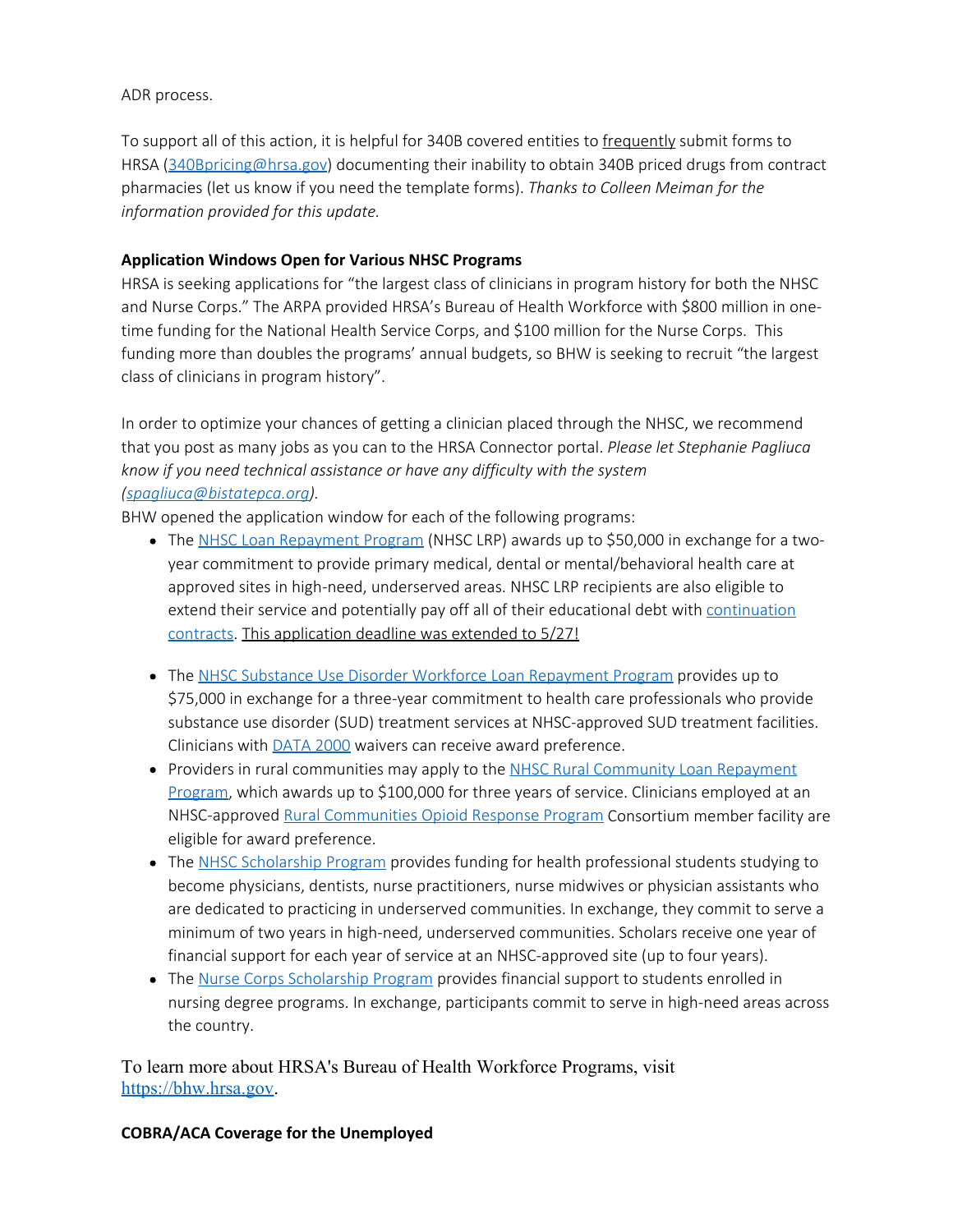The American Rescue Plan provides 100% subsidies for the COBRA costs for qualified persons. These qualified individuals are those who lost their employers-sponsored coverage due to COVID-19 and have not yet been offered insurance by another employer. Additionally, ARPA provides a free ACA 'silver' plan for anyone who has received unemployment benefits in 2021. The U.S. DOL has additional information [here](https://blog.dol.gov/2021/04/07/3-ways-the-american-rescue-plan-helps-people-who-lost-jobs-afford-health-coverage?_ga=2.135798321.1256069009.1619532088-86389581.1616434169).

There is state-specific information from the [NH Department of Insurance](https://www.nh.gov/insurance/media/pr/2021/documents/press-release-american-rescue-plan-deductible-reset-03-24-21.pdf) and the [VT Department of](https://dfr.vermont.gov/consumers/explore-insurance/health#cobra) [Financial Regulation](https://dfr.vermont.gov/consumers/explore-insurance/health#cobra) (also, your insurance broker should have information for you).

### <span id="page-2-0"></span>**Paid Leave Tax Credit**

On April 21<sup>st</sup>, President Biden announced (the IRS fact sheet is [here](https://www.irs.gov/newsroom/employer-tax-credits-for-employee-paid-leave-due-to-covid-19)) that he was implementing a paid leave tax credit to all small employers (<500 employees) effective 4/1/21-9/30/21. The tax credit offsets the cost of providing employees with paid leave for the following: vaccination and after effects, quarantine due to COVID-19, or caring for a child whose school/care provider closed due to COVID-19 (Treasury has a fact sheet [here](https://home.treasury.gov/system/files/136/Paid-Leave-Credit-Snapshot.pdf)). This tax credit also applies to non-profits (the deduction is off of the Medicare contribution).

### <span id="page-2-1"></span>**OIG Audits Announced**

As anticipated, the OIG has formally announced that they will be auditing the supplemental funding provided to health centers in 2020.

# <span id="page-2-2"></span>VERMONT

### <span id="page-2-3"></span>**VT 340B**

Vermont Medicaid is no longer pursuing changes to the 340B program (they were proposing to completely carve out 340B). Any entity who wishes to enroll in Vermont Medicaid's 340B program may enroll. Enrollment instructions are here:<http://vtmedicaid.com/#/forms> (pull down 340B).

# <span id="page-2-4"></span>SPECIAL SECTION: CURES ACT

The 21<sup>st</sup> Century CURES Act went into effect earlier this month. You are able to use H8F funds to support compliance with this Act. If you are interested in learning more on this, Feldesman Tucker is hosting a webinar series on 5/5 and 5/19. Information and registration is [here](https://learning.ftlf.com/privacy-and-confidentiality/content/onc%E2%80%99s-cures-act-info-blocking-rule-series-compliance-and-implementation-challenges). Bi-State also has a two part training available on the On-Demand Basecamp on the CURES Act.

*Thanks to Colleen Meiman for the following information:*

INFORMATION-BLOCKING RULES FROM THE 21<sup>ST</sup> CENTURY CURES ACT: COMPLIANCE AND ENFORCEMENT (As of 4/22/2021)

### **What rules from the 21st Century CURES Act went into effect on April 5, 2021?**

The CURES Act prohibits health care providers from "information blocking" – meaning blocking access to or the exchange of health information. ONC [released a final rule in March 2020](https://insidehealthpolicy.com/node/113517) [implementing t](https://insidehealthpolicy.com/node/113517)his prohibition, and listing eight exceptions for when blocking is permissible. The rule was initially slated to go into effect in November 2020, but because of the pandemic, the data blocking provisions [were pushed back to April 5, 2021.](https://insidehealthpolicy.com/node/118030) While many people were surprised that the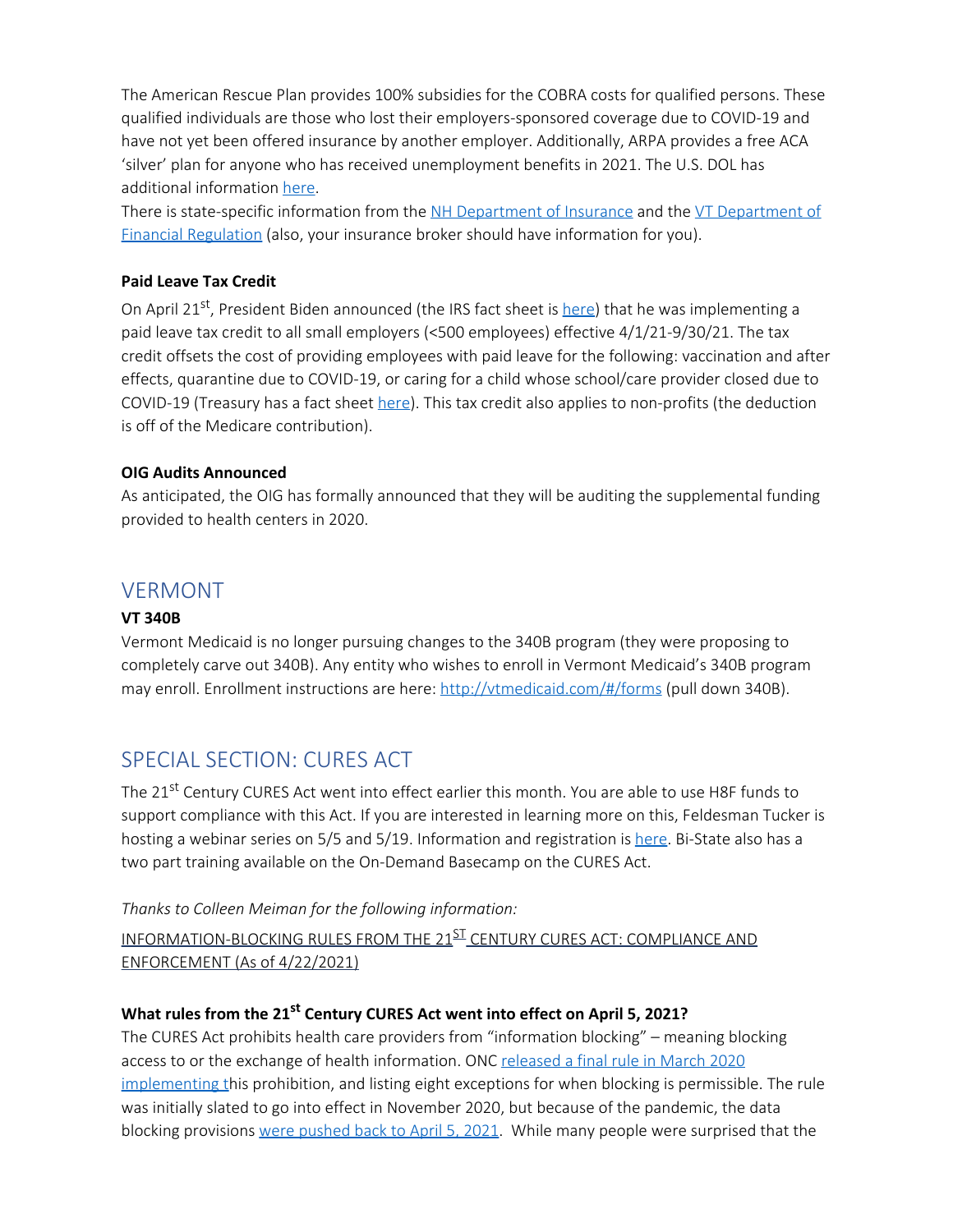effective date was not further delayed until after the pandemic ends, the rule is now officially in effect.

### **What is information blocking?**

Information blocking is any practice that makes it harder to get access to, exchange, or use Electronic Health Information (EHI). EHI can be blocked in a variety of ways-- some overt and some more subtle – such as through use of proprietary software and message standards, siloed databases, onerous procedures, and costs for fulfilling data requests.

### **How complicated is it for CHCs to comply with these new info-blocking rules?**

It is very complicated, as there are substantial legal, technical, training, and policy issues involved. Also, many providers are concerned that CMS has yet to issue guidance that is sufficiently detailed to enable them to ensure compliance. For example, providers have stated that they are uncertain about what situations constitute information blocking, and about the detail of how the eight exceptions to the info-blocking ban apply.

Some of the non-technical tasks that CHCs must undertake include updating their data sharing and privacy policies, and training providers and staff on the new policies, including how they interact with HIPAA.

As of 4/22, it appears that some CHCs have gotten the tools needed to comply with the info-blocking rule from their HCCNs. However, other CHCs are relying on their EHR vendors, and that quality of that support can be highly variable.

## **How is compliance with the new rule being enforced?**

At present, HHS has no mechanism to force health care providers to comply with the new rule. They have yet to issue a proposed rule implementing penalties for non-compliance, and a final rule must be published before such penalties can be imposed. (Note that HHS is expected to finalize a rule soon that will impose financial penalties on non-compliant HIT companies and Health Information Exchanges (HIEs) – but this rule will not impact providers.)

## **To what extent are health care providers complying with the new requirements?**

Given the lack of penalties for non-compliance, it is not surprising that compliance among health care providers is far from perfect. According to a survey from Life Image, a network for clinical and imaging data, as of early April, 70% of leaders from provider, payer, HIT and other organizations knew about the information blocking rules. But nearly half of the respondents hadn't made any changes to comply with the rule or didn't know how to comply.

### **Where can we get more information about the new data-blocking requirements?**

- This site has some general information: [https://www.lifeimage.com/solutions/provider](https://www.lifeimage.com/solutions/provider-exchange/onc-compliance)[exchange/onc-compliance](https://www.lifeimage.com/solutions/provider-exchange/onc-compliance)
- The American Medical Association has issued a brief entitled ["How do I comply with info](https://www.ama-assn.org/system/files/2020-11/info-blocking-compliance.pdf) [blocking and where do I start?"](https://www.ama-assn.org/system/files/2020-11/info-blocking-compliance.pdf)
- HHS has extensive FAQs available here: <https://www.healthit.gov/curesrule/resources/information-blocking-faqs>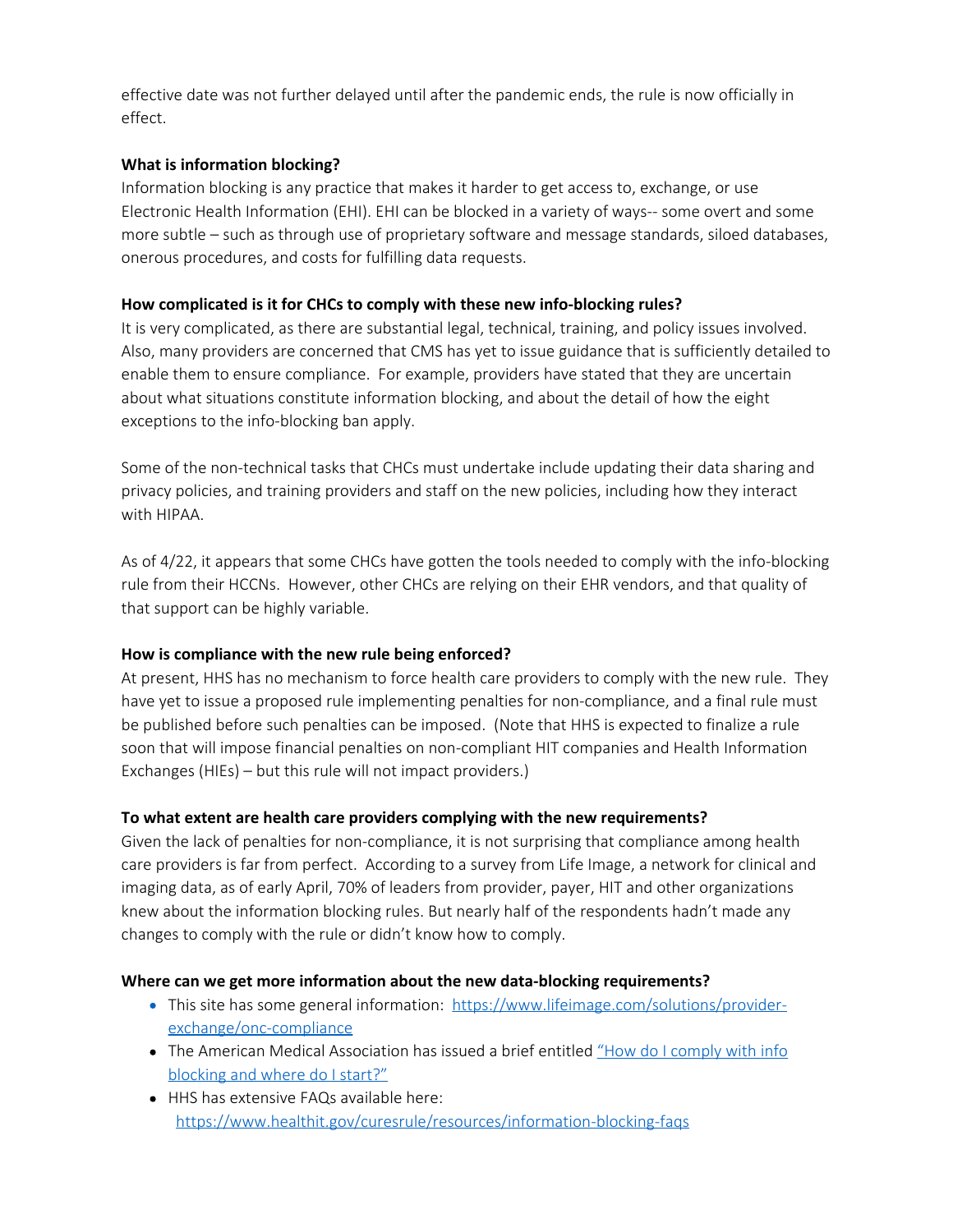# <span id="page-4-0"></span>APRIL CFO MEETING NOTES: 4/15/21

Georgia's Two Things:

- H8F: health centers should have received their NOAs for the H8F funding. There is also some great information about allowable expenses on HRSA's website. The funding is for COVID response and recovery.
	- Dental expansion is within scope and is an allowable expense (on recovery side).
	- Now have 60 days (not 30) to submit budgets deadline is May 31, 2021 Be aware this is Memorial Day so you will want to submit early to ensure it is not late. *You can also request a 30-day extension to submit this budget.*
	- Question: Does anybody have a sample policy for hazard/bonus pay?
		- Laura Dale (The Health Center) has policy and is willing to share. *This is attached.*
	- o There will be another HRSA/BPHC call related to H8F on April 28<sup>th</sup> at 2pm. Call will focus more on eligible uses of H8F funding. Bi-State will have a brainstorming session on the  $27<sup>th</sup>$  to come up with additional ideas for use of funds.
- PRF: still no reporting deadline, but they have opened up the registration portion of the reporting site. Check it out, but you might not want to register yet since we don't know how the system works completely and it may be hard to fix things later.

Mary Dowes' Updates:

- Federal Audit Clearinghouse Guidance has been extended by 6 months as a result of the Provider Relief Fund (could be longer)
- Reminder 60 day extension on submission of Medicare cost reports
- There is an opportunity to submit an advanced reimbursement request from Medicare for vaccine administration costs (2 methods)
	- Use most recent filed cost report (which may not account for increased costs); or
	- Do a 60-90 day current cost report to come up with total cost (will account for full cost but is more time intensive)
		- May want to use this method if you have incurred significant COVID costs
- A bill extending the Medicare delay on 2% sequestration to December 31, 2021 was passed and is awaiting President Biden's signature
	- Delay is as a result of the pandemic
	- Some may still be paying 2% charge on Medicare claims though it should have been on hold starting in the Spring of 2020 (March/April). Should work with billing department to make sure it is not happening.
- PPP Forgiveness process has been slower than expected. Only about 2% of PPP loans over \$2M have been forgiven.
	- Despite having strong rationale for loan forgiveness, there is significant concern that loans will not be forgiven.
	- Timeline for forgiveness Available at any point through the maturity date of the note
	- Payment deferral Stops 10 months after the covered period ends. Covered period is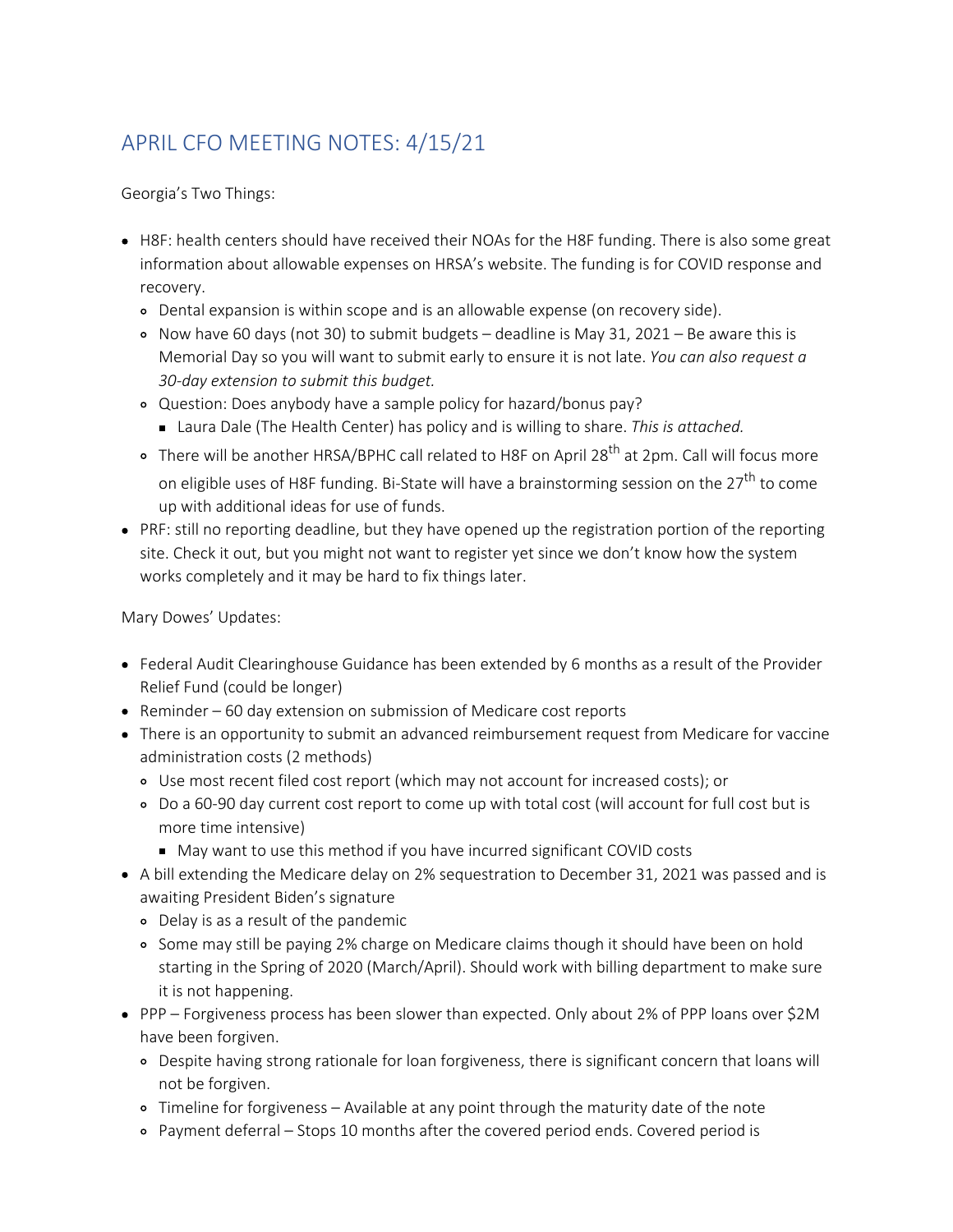anywhere between 8-24 weeks. Should continue to make payments even if forgiveness application is submitted.

- Question/Concern: How is the SBA interpreting the loan forgiveness questionnaires? Don't know of any (over \$2M) that have been forgiven.
	- Bi-State will take a closer look at this issue.

Other Miscellaneous:

- Medicare Advance Payments Understanding is that repayment is happening, but not sure it has started. It is unlikely that there will be an extension. Bi-State will follow-up to get additional information.
- Reminder Bi-State is having Health Management Associates (HMA) present at upcoming CEO Drop-In Calls (4/20 and 5/4). Sessions are on value-based care and reimbursement in FQHCs. Encourage CFOs and others to participate,
- COBRA Related Issues
	- Employee termination is a life changing event that allows employee to choose different health plan. This could have an impact on employer.
	- Question: Do employees terminated for cause qualify for the COBRA program?
		- They do typically qualify under the traditional COBRA program. Mary Dowes to follow-up and seek clarity on the question.
- 2021 Bi-State Primary Care Conference session from Capital Link (Virtual May 18/19)
	- Session is timed to be in advance of the upcoming HRSA/BPHC capital awards to assist in planning
	- Awards are available to all FQHCS automatically…though they can be refused
	- Bi-State will follow-up to determine if FQHC LAL's are eligible
- Question: With increased reporting requirements due to new funding sources, there is a need to enhance time and effort reporting capabilities. Does anybody have a good T&E electronic system that is meeting their needs?
	- Janet Langlois at Amoskeag has new EHR with workforce management component (UKG) that is okay. There are a few pitfalls but they have been making it work (still learning). Janet is willing to share information on the system for those interested.
	- Companies are starting to make T&E reporting systems for mid-market. Still pricey, but now more affordable.
- Round 2 of FCC Telehealth Funding Portal will be open on April 29<sup>th</sup>. There will be one week to submit for those interested.

Georgia J. Maheras, Esq. Vice President of Policy and Strategy Bi-State Primary Care Association

[gmaheras@bistatepca.org](mailto:gmaheras@bistatepca.org) 802-229-0002 ext. 218